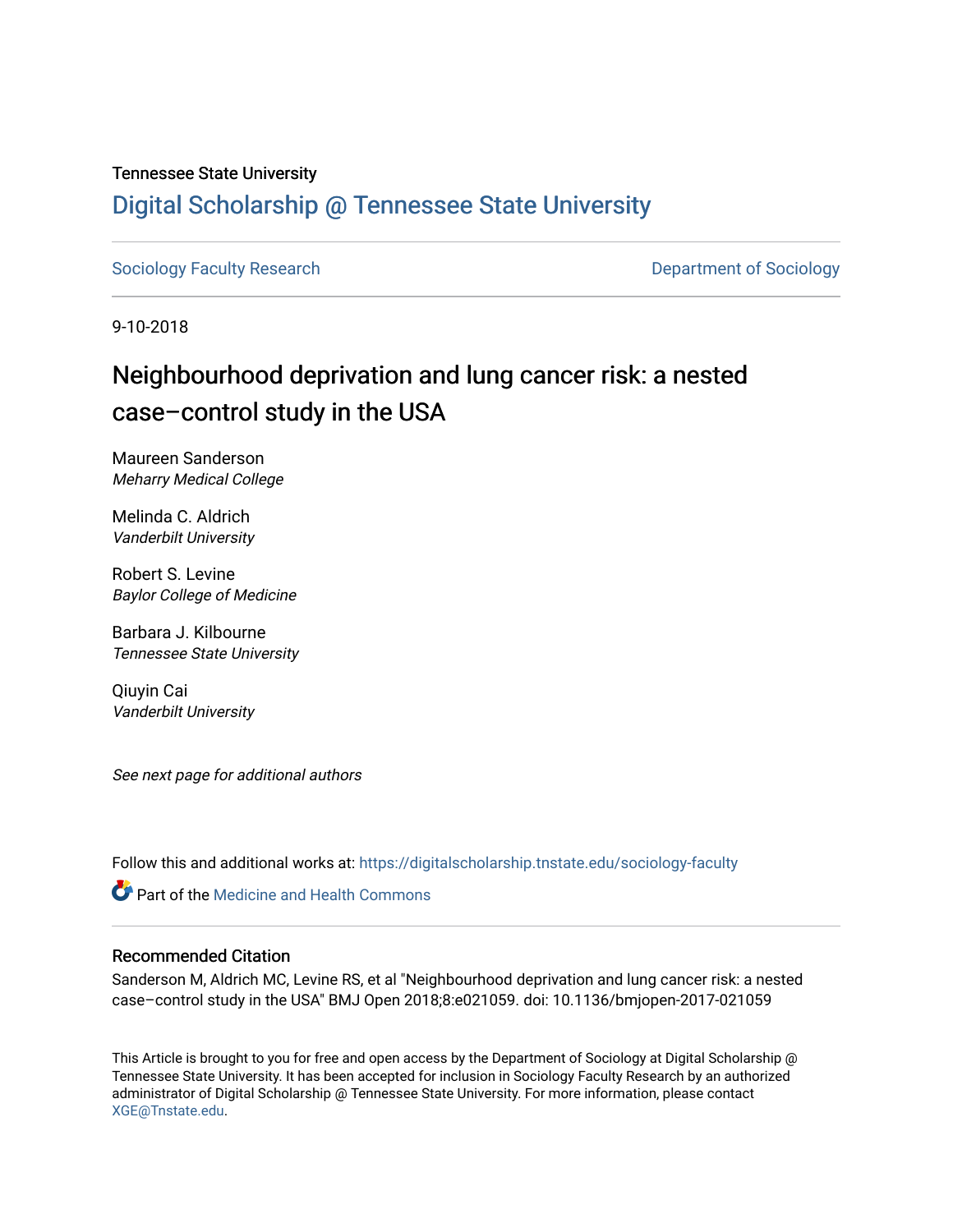#### Authors

Maureen Sanderson, Melinda C. Aldrich, Robert S. Levine, Barbara J. Kilbourne, Qiuyin Cai, and William J. Blot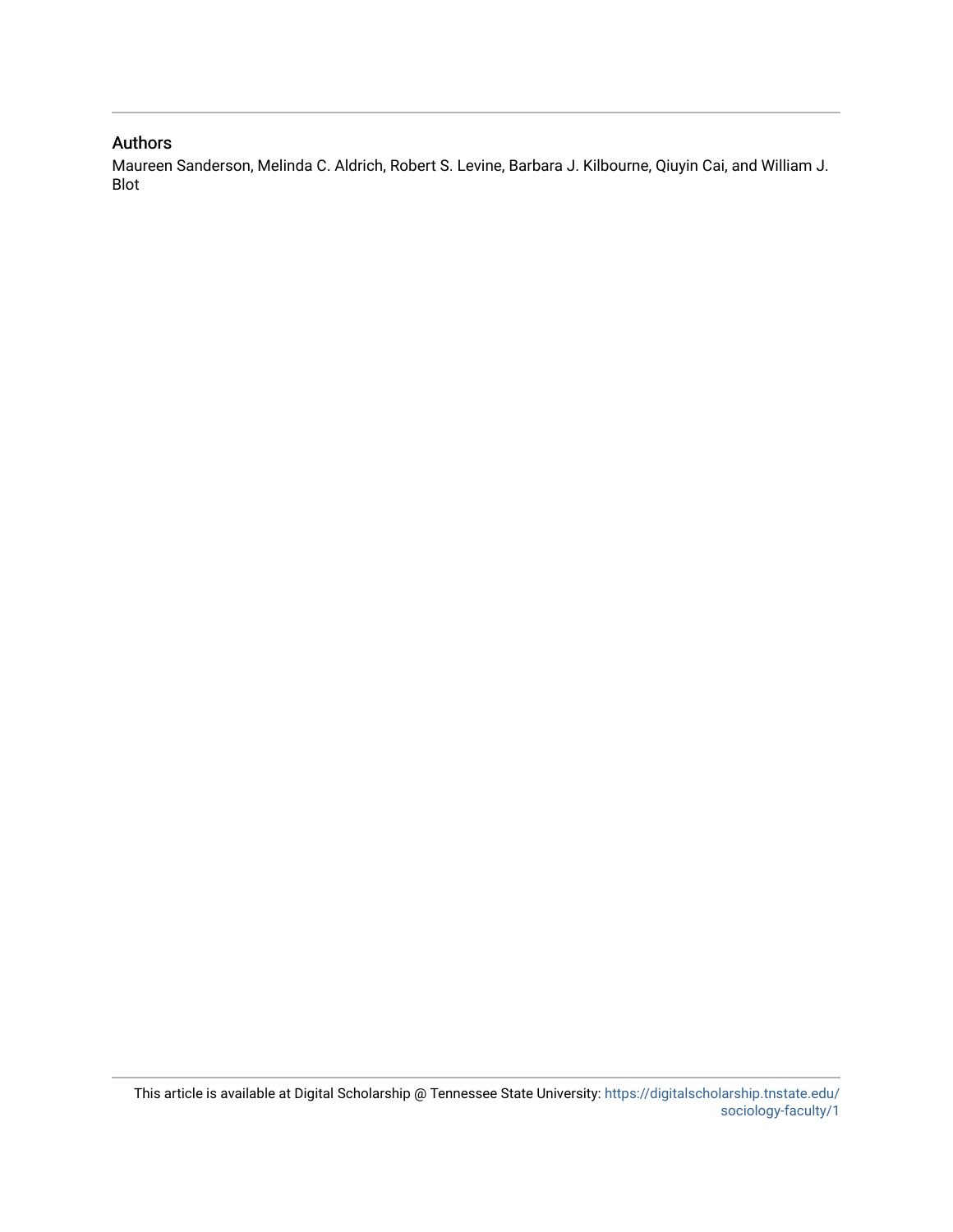# **BMJ Open Neighbourhood deprivation and lung cancer risk: a nested case–control study in the USA**

Maureen Sanderson,<sup>1</sup> Melinda C Aldrich,<sup>2</sup> Robert S Levine,<sup>3</sup> Barbara Kilbourne,<sup>4</sup> Qiuyin Cai,<sup>5</sup> William J Blot<sup>5</sup>

#### **To cite:** Sanderson M, Aldrich MC, Levine RS, *et al*. Neighbourhood deprivation and lung cancer risk: a nested case–control study in the USA. *BMJ Open* 2018;8:e021059. doi:10.1136/ bmjopen-2017-021059

► Prepublication history and additional material for this paper are available online. To view these files, please visit the journal online [\(http://dx.doi.](http://dx.doi.org/10.1136/bmjopen-2017-021059) [org/10.1136/bmjopen-2017-](http://dx.doi.org/10.1136/bmjopen-2017-021059) [021059\)](http://dx.doi.org/10.1136/bmjopen-2017-021059).

Received 8 December 2017 Revised 21 May 2018 Accepted 7 August 2018

Check for updates

© Author(s) (or their employer(s)) 2018. Re-use permitted under CC BY-NC. No commercial re-use. See rights and permissions. Published by BMJ.

<sup>1</sup>Department of Family and Community Medicine, Meharry Medical College, Nashville, Tennessee, USA <sup>2</sup>Department of Thoracic Surgery, Vanderbilt University Medical Center, Nashville, Tennessee, USA <sup>3</sup>Department of Family and Community Medicine, Baylor College of Medicine, Houston, Texas, USA 4 Department of Sociology, Tennessee State University, Nashville, Tennessee, USA 5 Division of Epidemiology, Department of Medicine, Vanderbilt University School of Medicine, Nashville, Tennessee, **IISA** 

Correspondence to Dr Maureen Sanderson; msanderson@mmc.edu

#### **ABSTRACT**

**Objectives** To examine the association between neighbourhood deprivation and lung cancer risk. Design Nested case–control study.

**Setting** Southern Community Cohort Study of persons residing in 12 states in the southeastern USA. Participants 1334 cases of lung cancer and 5315 controls.

Primary outcome measure Risk of lung cancer. Results After adjustment for smoking status and other confounders, and additional adjustment for individual-level measures of socioeconomic status (SES), there was no monotonic increase in risk with worsening deprivation score overall or within sex and race groups. There was an increase among current and shorter term former smokers (p=0.04) but not among never and longer term former smokers. There was evidence of statistically significant interaction by sex among whites, but not blacks, in which the effect of worsening deprivation on lung cancer existed in males but not in females.

Conclusions Area-level measures of SES were associated with lung cancer risk in current and shorter term former smokers only in this population.

#### **INTRODUCTION**

Cigarette smoking is the predominant cause of lung cancer, but additional environmental factors may contribute to risk and be amenable to detection via examination of geographic patterns of cancer in relation to neighbourhood economic indices. Although lung cancer rates have decreased over time in the USA, from 2010 to 2014, the age-adjusted incidence rate was 55.8 per 100000, and the comparable death rate was  $44.7$  per  $100000$  $100000$ . Our prior work identified lung cancer mortality hot spot maps within US counties from the 1980s to  $2009.<sup>2</sup>$  The greatest concentration occurred across southeastern states and varied by sex and race. These distinct geographic patterns of lung cancer mortality may be indicating different exposures and/or causal pathways. Analyses of county-level data showed positive associations between lung cancer mortality and smoking,

#### Strengths and limitations of this study

- ► Large size and diversity of cohort under observation enhancing our ability to detect trends.
- ► Adjustment for individual-level smoking status using several dimensions of smoking exposure history.
- ► Use of the Nam-Powers-Boyd occupational status score as a measure of individual-level socioeconomic status.
- ► Neighbourhood deprivation index was developed at the census tract level rather than the block group level, but smaller block groups should be more homogenous and span a wider range of values.
- ► Inability to completely rule out residual confounding by smoking suggesting caution in interpretation of the study findings.

poverty, coronary heart disease mortality and National Air Toxics Assessment excess cancer deaths[.4](#page-8-2)

The present analysis focuses on poverty that may be present at the individual level and/or at the area level. Krieger  $et\ a^{\bar{b}}$  postulated that area-level socioeconomic status (SES) may be a more comprehensive measure of SES than individual-level SES, because it captures social characteristics of communities that are not typically measured. A meta-analysis of 64 studies of individual-level measures of socioeconomic position (SEP) and lung cancer incidence reported significantly increased risk for lowest versus highest educational SEP (relative risk (RR) 1.61, 95%CI 1.40 to 1.85), occupational SEP (RR 1.48, 95%CI 1.34 to 1.65) and income-based SEP (RR 1.37,  $95\%$  CI 1.06 to 1.77).<sup>6</sup> Few studies have examined lung cancer incidence associated with area-level measures of SES alone<sup>78</sup> or in combination with individual-level measures of  $SES$ ,  $9-11$  and only one of these studies has been conducted in the USA.<sup>[12](#page-8-7)</sup>

We performed a multilevel nested case– control study of lung cancer incidence within the prospective Southern Community Cohort Study (SCCS) to examine the association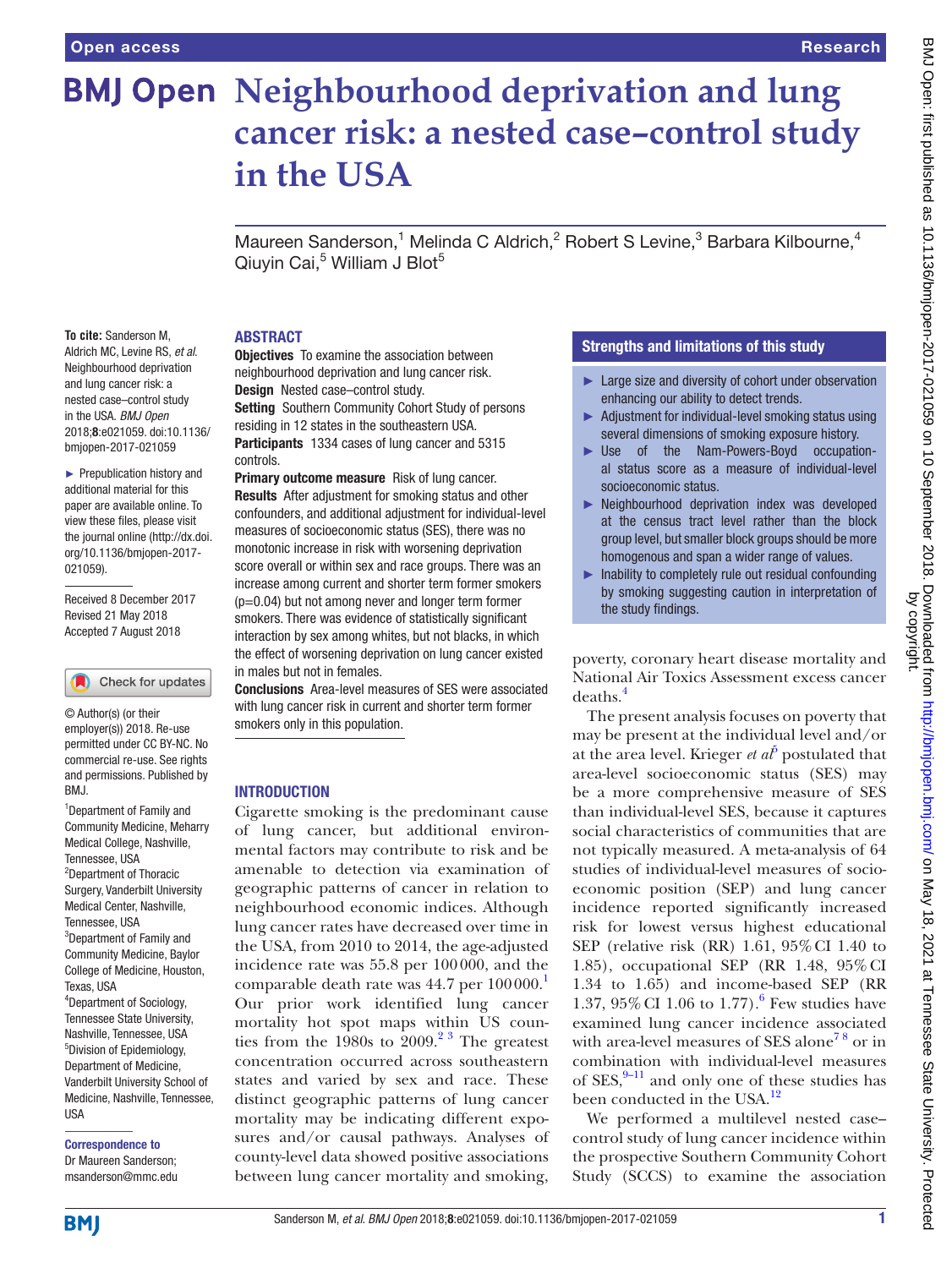between area-level neighbourhood deprivation together with smoking and other individual-level risk factors. We hypothesised that area-level socioeconomic deprivation would be positively associated with lung cancer, independently of smoking, and other individual-level risk factors. In addition, we hypothesised this positive association would persist after control for individual-level measures of SES. Given our prior findings for lung cancer mortality, $2^3$  we also hypothesised that these associations would differ by sex and race. Lastly, we hypothesised that these associations would differ by smoking status since lung cancer death is markedly lower 10 years after quit $t$ ting, $13$  and the lung cancer screening guidelines use a cut-off of 15 years since quitting smoking. $^{14}$ 

#### **METHODS**

Detailed methods of the SCCS<sup>15</sup> appear elsewhere. Briefly, the SCCS is comprised of 9842 white men and 15463 white women, 22905 black men and 32457 black women, and 1566 men of other races and 2564 women of other races in 12 southeastern states aged 40–79 years who completed a baseline questionnaire between 2002 and 2009. Men and women were primarily low-income with the majority (86%) enrolled in person at community health centres and the remaining men and women randomly sampled from the general population. Depending on the enrolment site, in-person interviews or mailed questionnaires were completed. After enrolment, 1395 persons with incident lung cancer were identified through linkage with state cancer registries and the National Death Index. Information on lung cancer histology (squamous cell carcinoma, adenocarcinoma, small cell carcinoma, large cell carcinoma and other) was collected from the cancer registries. Approximately four controls were chosen by incidence density sampling and matched to each case on sex, race, age at diagnosis ( $\pm 2$  years increased to  $\pm 5$ years if necessary), enrolment source (community health centre and general population) and year of recruitment for a total of 5580 controls. Controls were not matched to cases on recruitment site to avoid overmatching on residence. Exclusions included races other than white or black, and unknown neighbourhood deprivation index resulting in 1334 cases and 5315 controls for analysis.

In this multilevel nested case–control study, baseline surveys collected information on individual-level lung cancer risk factors including smoking status, total exposure to secondhand smoke, chronic obstructive pulmonary disease (COPD) and SES. Smoking status was categorised as never, former and current; within former was further stratified as time since last smoked, and current was categorised using number of cigarettes smoked per day as characterised by Blot *et al*. [16](#page-8-11) The number of hours participants reported they were around the cigarette smoke of other people at home and at other indoor places including work was totaled and categorised as none and using tertiles among controls reporting more than none. COPD was identified using International Classification

of Diseases, Ninth Rivision, Clinical Modification (ICD9) codes from Medicaid or Medicare reports<sup>17</sup>and using self-report for the 1877 (28.2%) of cases and controls who were not enrolled in Medicaid or Medicare. Our decision to use claims data for the majority of participants was based on the finding of substantial under-reporting of COPD among those with claims data. Individual-level measures of SES included annual household income, education level, health insurance coverage and the Nam-Powers-Boyd (NPB) occupational status score,<sup>[18](#page-8-13)</sup> which was defined using quartiles among controls. The NPB occupational status score was developed from the 2000 US Census as a measure of SES of occupations and ranged from 1 to 100 reflecting the lowest to highest socioeconomic standing. The score was based on responses to a question about the longest job held during adulthood in which we scored each occupation and used the average score within 20 distinct categories.

A multistage approach that included automated and interactive processes was used to maximise success of geocoding SCCS participants' addresses at baseline and follow-up.<sup>19</sup> A total of  $99.96\%$  of participant addresses have been geocoded with only 5.2% at the ZIP code centroid level (2.8% post office box and 2.3% non-post office box addresses). SCCS staff used Federal Information Processing Standard codes for geocoded participant addresses to link individual-level SCCS data with area-level data on deprivation detailed below. Information on neighbourhood deprivation was updated with each follow-up. However, participants' residence at study baseline was used for area-level data since nearly 65% of persons had identical neighbourhood deprivation index levels during follow-up. Values for the 35% of participants who had different neighbourhood deprivation index values at baseline and follow-up were somewhat more likely to become more deprived than less deprived (n=861more deprived, n=610less deprived). However, of those who became more deprived, there was no difference between cases and controls (cases n=115, mean change 0.99, SD 0.82; controls n=746, mean change 1.00, SD 0.86).

Information from the  $2000$  Census<sup>20</sup> for geocoded addresses was determined by spatial join to TIGER/ Line Shapefiles $^{21}$  $^{21}$  $^{21}$  using ESRI ArcMap software (ESRI, Redlands, California, USA). Using formulas developed by Messer *et*  $a^{2^2}$  and principal components analysis, Signorello et al<sup>[23](#page-8-18)</sup> developed a neighbourhood deprivation index at the census tract level for SCCS participants comprising the following constructs: education, employment, occupation, housing and poverty. The 11 characteristics chosen from the Census to represent neighbourhood SES included: percentage of persons that did not graduate high school (age ≥25 years), percentage of males and females who are unemployed, percentage of males in professional occupations, percentage of housing units with ≥1occupant per room, percentage of occupied housing units with renter/owner costs >50% of income, percentage of persons with income below the 1999 poverty status, percentage of female headed households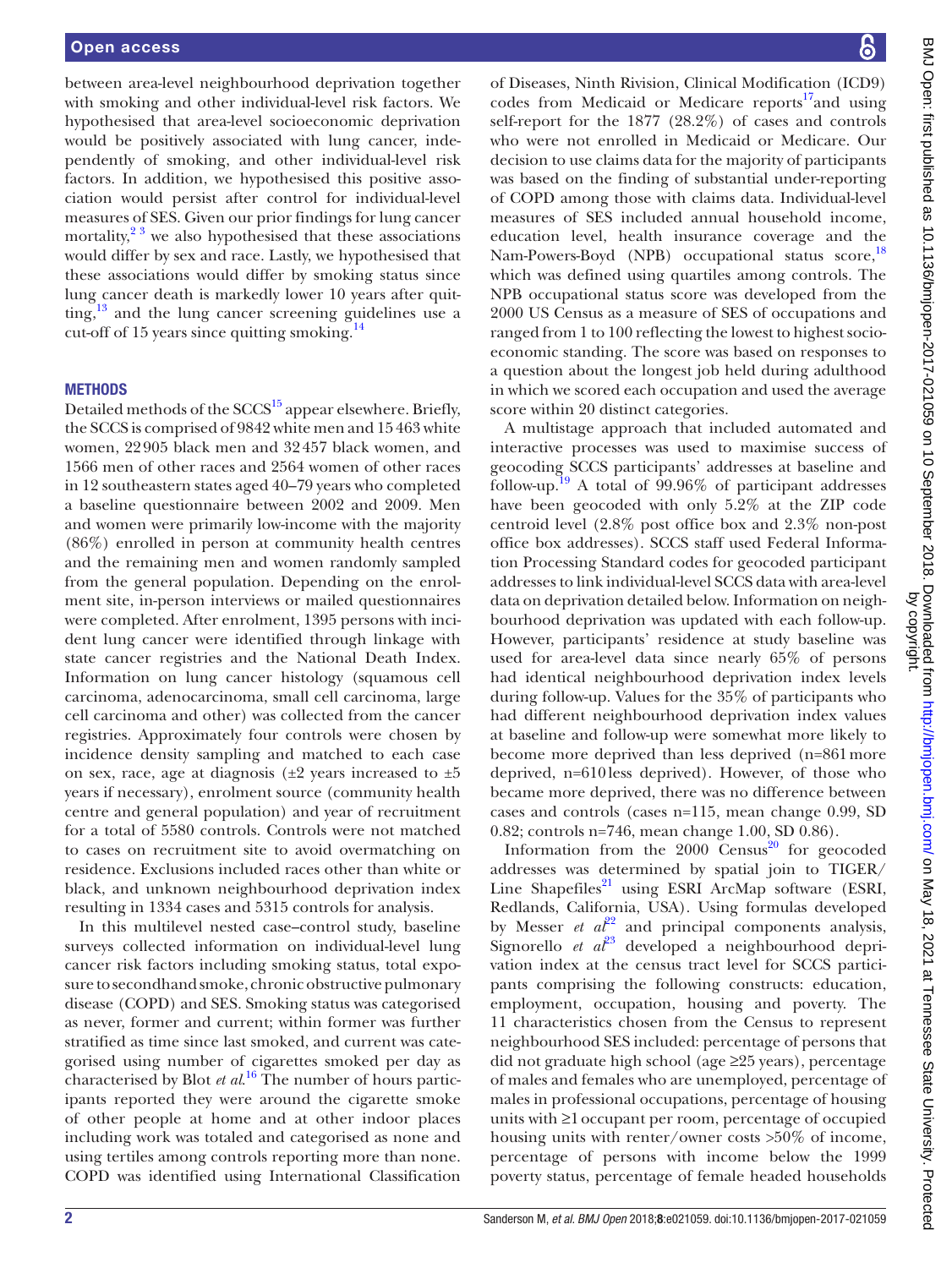with dependent children, percentage of households with income <\$30000 per year, percentage of households with public assistance income, percentage of households with no car and median household value. Increasing values of neighbourhood deprivation index reflect increasing levels of deprivation. We used neighbourhood deprivation index at the block group level rather than the census tract level as used by Signorello *et*  $a^2$ <sup>3</sup> as has been recommended by Krieger *et al*. [5](#page-8-3) Our index ranged from −2.29 to 5.88 and was modelled as quartiles among controls overall and within sex and race since there was no evidence of linearity based on likelihood ratio tests and cubic splines.

Statistical analyses were performed in SAS V.9.4. Conditional logistic regression was used to estimate the OR and 95% CI of lung cancer associated with area-level neighbourhood deprivation while accounting for effect modification and adjusting for confounding. $^{24}$  Effect modification by sex, race and smoking status was examined by adding product terms of the dichotomous exposure (upper two vs lower two quartiles among controls) and dichotomous putative effect modifiers to logistic regression models and performing likelihood ratio tests ( $p<0.1$ ) provided evidence of statistically significant interaction). Smoking status was dichotomised as current and former smokers within 15 years since quitting (shorter term former smokers) and never smokers and former smokers who quit more than 15 years ago (longer term former smokers). There was evidence of effect modification of these associations by sex in whites but not in blacks and not by race. Nevertheless, we stratified by sex–race categories (205 white male cases, 492 black male cases, 276 white female cases, 361 black female cases, 817 white male controls, 1958 black male controls, 1097 white female controls and 1443 black female controls) since our findings on lung cancer mortality suggested distinct geographic patterns depending on sex and race. Nor was there evidence of effect modification by smoking status, but we stratified by smoking status since it is strongly related to neighbourhood deprivation and lung cancer risk.

Potential confounders of the association between neighbourhood deprivation and lung cancer included: age, annual household income, number of household members, education level, enrolment source, health insurance coverage, NPB occupational status score,<sup>18</sup> urban/rural residence defined as metro or nonmetro county using 2003 rural–urban continuum codes, $^{25}$  time at current residence, perceived indoor and outdoor air quality, family history of lung cancer, smoking status (in seven categories), total exposure to secondhand smoke, alcohol intake, COPD and lifetime maximum body mass index (BMI) as categorised in [supplementary table 1.](https://dx.doi.org/10.1136/bmjopen-2017-021059)  $\chi^2$  tests were performed to assess statistically significant (two sided, p<0.05) differences between lung cancer cases and controls. Variables were considered confounders if their addition to the models changed the unadjusted OR by 10% or more. We adjusted for smoking status, COPD

and total exposure to secondhand smoke, which met our criteria for model inclusion, and additionally adjusted for annual household income, education level, health insurance coverage and NPB occupational status score as measures of individual-level SES. Tests for trend across quartiles of exposure were performed by entering categorical variables as ordered categorical variables in the model.

We chose not to use multilevel modelling because relatively few participants were clustered within block groups. Of the 4084 block groups in the study, over two-thirds (67.7%) included one participant (85.8% cases, 70.7% controls), 16.4% included two participants (10.1% cases, 15.7% controls), 7.4% included three participants (2.2% cases, 7.2% controls), 3.8% included four participants (1.1% cases, 3.2% controls) and 4.7% included five or more participants (0.8% cases, 3.2% controls). Clarke<sup>[26](#page-8-21)</sup> cautions against the use of multilevel modelling with fewer than five observations per group, which results in unreliable etimates.

#### Patient and public involvement

Neither patients nor the public were involved in development of the research question, study design, patient recruitment or study conduct; however, an annual newsletter is sent to study particicipants as a means of dissem-inating results.<sup>[27](#page-8-22)</sup>

#### **RESULTS**

Online [supplementary table 1](https://dx.doi.org/10.1136/bmjopen-2017-021059) presents demographic and other characteristics of lung cancer cases and controls by sex and race. In comparison with controls, lung cancer cases across both sexes and races tended to have the following characteristics: lower household income, lower education level, Medicaid/Medicare, current smokers, exposed to secondhand smoke, COPD and lower maximum BMI. All cases other than white males tended to have a shorter time at current residence and to drink alcohol. White male and female cases tended to have lower NPB occupational status scores and to have a family history of lung cancer. Black male and female cases tended to have an urban residence. White and black female cases tended to have poor or fair indoor and outdoor air quality.

[Table](#page-5-0) 1 presents ORs for the association between quartiles of neighbourhood deprivation index and lung cancer among all cases and controls and stratified by sex and race. After adjustment for smoking status and other confounders, and additional adjustment for annual household income, education level, health insurance coverage and NPB occupational status score, there was no monotonic increase in risk with worsening deprivation score overall or within sex and race groups. Black men in the third quartile of neighbourhood deprivation were at significantly increased risk of lung cancer relative to black men in the lowest quartile before (OR  $1.52$ ,  $95\%$  CI  $1.08$  to 2.14) and after (OR 1.49, 95%CI 1.05 to 2.12) adjustment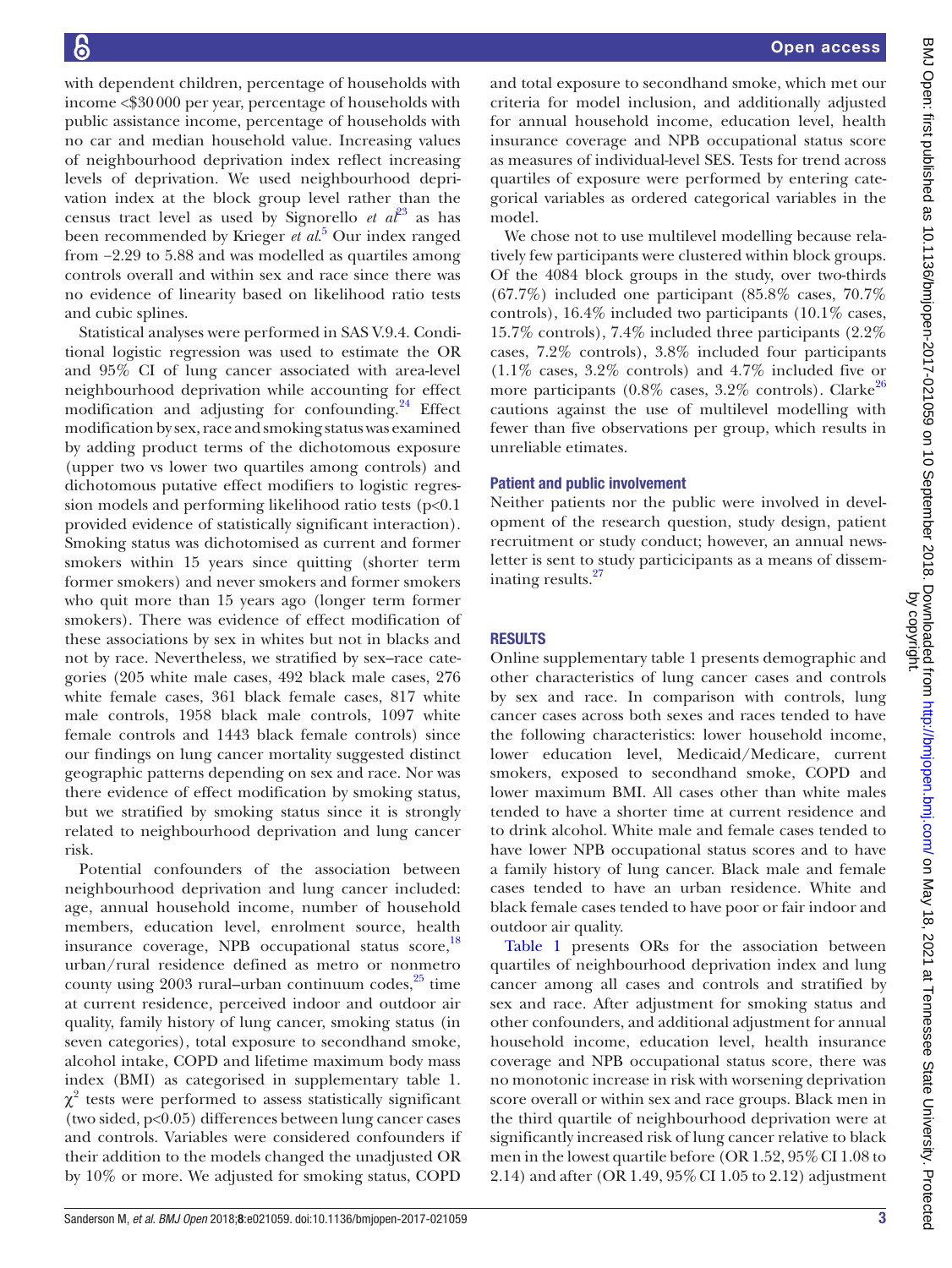| Community Cohort Study, 2002-2009 |                |                   |                     |                                |                     |                   |
|-----------------------------------|----------------|-------------------|---------------------|--------------------------------|---------------------|-------------------|
| <b>Characteristic</b>             | <b>Cases N</b> | <b>Controls N</b> | OR* (95% CI)        | P for interaction OR† (95% CI) |                     | P for interaction |
|                                   |                |                   |                     | Overall                        |                     |                   |
| Deprivation                       |                |                   |                     |                                |                     |                   |
| Quartile 1                        | 272            | 1329              | 1.00 (referent)     |                                | 1.00 (referent)     |                   |
| Quartile 2                        | 342            | 1329              | 1.08 (0.87 to 1.35) |                                | 1.08 (0.86 to 1.35) |                   |
| Quartile 3                        | 314            | 1330              | 0.98 (0.78 to 1.23) |                                | 0.93 (0.73 to 1.18) |                   |
| Quartile 4                        | 406            | 1327              | 1.25 (0.99 to 1.58) |                                | 1.16 (0.91 to 1.47) |                   |
| P for trend                       |                |                   | 0.09                |                                | 0.39                |                   |
|                                   |                |                   |                     | White males                    |                     |                   |
| Deprivation                       |                |                   |                     |                                |                     |                   |
| Quartile 1                        | 37             | 206               | 1.00 (referent)     |                                | 1.00 (referent)     |                   |
| Quartile 2                        | 38             | 202               | 0.68 (0.37 to 1.27) |                                | 0.65 (0.33 to 1.28) |                   |
| Quartile 3                        | 66             | 203               | 1.37 (0.79 to 2.38) |                                | 1.43 (0.78 to 2.62) |                   |
| Quartile 4                        | 64             | 206               | 1.27 (0.73 to 2.20) |                                | 1.26 (0.67 to 2.38) |                   |
| P for trend                       |                |                   | 0.12                |                                | 0.11                |                   |
|                                   |                |                   |                     | <b>Black males</b>             |                     |                   |
| Deprivation                       |                |                   |                     | 0.40 <sup>‡</sup>              |                     | $0.29+$           |
| Quartile 1                        | 103            | 490               | 1.00 (referent)     |                                | 1.00 (Referent)     |                   |
| Quartile 2                        | 104            | 489               | 1.16 (0.82 to 1.64) |                                | 1.14 (0.80 to 1.63) |                   |
| Quartile 3                        | 151            | 489               | 1.52 (1.08 to 2.14) |                                | 1.49 (1.05 to 2.12) |                   |
| Quartile 4                        | 134            | 490               | 1.33 (0.95 to 1.87) |                                | 1.26 (0.89 to 1.79) |                   |
| P for trend                       |                |                   | 0.05                |                                | 0.11                |                   |
|                                   |                |                   |                     | White females                  |                     |                   |
| Deprivation                       |                |                   |                     | $0.05$ §                       |                     | $0.04$ §          |
| Quartile 1                        | 53             | 274               | 1.00 (referent)     |                                | 1.00 (Referent)     |                   |
| Quartile 2                        | 71             | 275               | 1.04 (0.63 to 1.72) |                                | 0.92 (0.54 to 1.58) |                   |
| Quartile 3                        | 77             | 275               | 0.99 (0.61 to 1.61) |                                | 1.04 (0.62 to 1.73) |                   |
| Quartile 4                        | 75             | 273               | 0.89 (0.54 to 1.47) |                                | 0.76 (0.44 to 1.30) |                   |
| P for trend                       |                |                   | 0.60                |                                | 0.41                |                   |
|                                   |                |                   |                     | <b>Black females</b>           |                     |                   |
| Deprivation                       |                |                   |                     | 0.38                           |                     | 0.44              |
|                                   |                |                   |                     | $0.14**$                       |                     | $0.11**$          |
| Quartile 1                        | 79             | 361               | 1.00 (referent)     |                                | 1.00 (Referent)     |                   |
| Quartile 2                        | 79             | 361               | 0.75 (0.48 to 1.17) |                                | 0.65 (0.41 to 1.04) |                   |
| Quartile 3                        | 80             | 356               | 0.70 (0.46 to 1.09) |                                | 0.63 (0.40 to 1.00) |                   |
| Quartile 4                        | 123            | 365               | 1.04 (0.69 to 1.57) |                                | 0.89 (0.57 to 1.38) |                   |
| P for trend                       |                |                   | 0.75                |                                | 0.76                |                   |

<span id="page-5-0"></span>Table 1 OR for lung cancer associated with neighbourhood deprivation overall and stratified by sex and race, Southern

\*ORs and CI adjusted for smoking status, chronic obstructive pulmonary disease and exposure to secondhand smoke

†ORs and CI adjusted for smoking status, chronic obstructive pulmonary disease, exposure to secondhand smoke, annual household income, education level, health insurance coverage and NPB occupational status score.

‡P for interaction comparing white males with black males.

§P for interaction comparing white males with white females.

¶P for interaction comparing white females with black females.

\*\*P for interaction comparing black males with black females.

for individual-level measures of SES. There was evidence of statistically significant interaction by sex among whites, but not blacks, in which the effect of worsening deprivation existed in males but not among females.

[Table](#page-6-0) 2 presents ORs for the association between quartiles of neighbourhood deprivation index and lung cancer stratified by smoking status. After adjustment for smoking status and other confounders, but prior to adjustment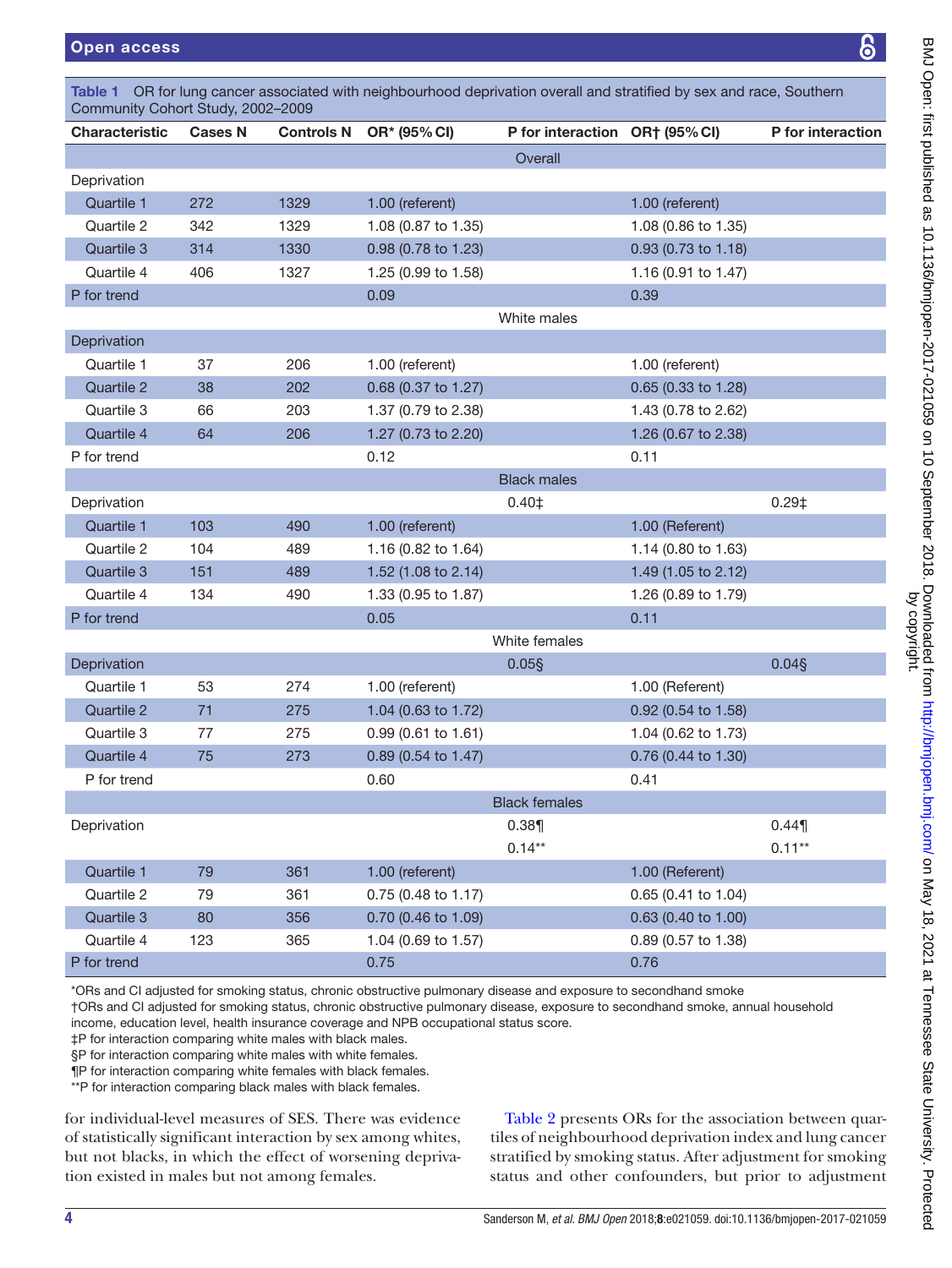<span id="page-6-0"></span>OR for lung cancer associated with neighbourhood deprivation stratified by smoking status at baseline, Southern Community Cohort Study, 2002–2009

|                       | <b>Cases</b> | <b>Controls</b>                      |                                          |                                |                     |                          |  |  |  |
|-----------------------|--------------|--------------------------------------|------------------------------------------|--------------------------------|---------------------|--------------------------|--|--|--|
| <b>Characteristic</b> | N            | N                                    | OR* (95% CI)                             | P for interaction OR† (95% CI) |                     | <b>P</b> for interaction |  |  |  |
|                       |              |                                      | Never and former smokers $\geq 15$ years |                                |                     |                          |  |  |  |
| Deprivation           |              |                                      |                                          |                                |                     |                          |  |  |  |
| Quartile 1            | 34           | 683                                  | 1.00 (referent)                          |                                | 1.00 (referent)     |                          |  |  |  |
| Quartile 2            | 39           | 684                                  | 1.10 (0.59 to 2.08)                      |                                | 1.10 (0.55 to 2.21) |                          |  |  |  |
| Quartile 3            | 37           | 686                                  | 1.09 (0.56 to 2.13)                      |                                | 1.13 (0.54 to 2.37) |                          |  |  |  |
| Quartile 4            | 46           | 680                                  | 1.45 (0.73 to 2.90)                      |                                | 1.32 (0.62 to 2.81) |                          |  |  |  |
| P for trend           |              |                                      | 0.30                                     |                                | 0.48                |                          |  |  |  |
|                       |              | Current and former smokers <15 years |                                          |                                |                     |                          |  |  |  |
| Deprivation           |              |                                      |                                          | $0.23+$                        |                     | $0.29^{+}$               |  |  |  |
| Quartile 1            | 263          | 625                                  | 1.00 (referent)                          |                                | 1.00 (referent)     |                          |  |  |  |
| Quartile 2            | 308          | 627                                  | 1.14 (0.89 to 1.45)                      |                                | 1.14 (0.89 to 1.46) |                          |  |  |  |
| Quartile 3            | 300          | 625                                  | 1.36 (1.05 to 1.76)                      |                                | 1.31 (1.00 to 1.70) |                          |  |  |  |
| Quartile 4            | 287          | 626                                  | 1.29 (0.99 to 1.68)                      |                                | 1.19 (0.91 to 1.57) |                          |  |  |  |
| P for trend           |              |                                      | 0.04                                     |                                | 0.17                |                          |  |  |  |

\*OR and CI adjusted for chronic obstructive pulmonary disease and exposure to secondhand smoke.

†OR and CI adjusted for chronic obstructive pulmonary disease, exposure to secondhand smoke, annual household income, education level, health insurance coverage and NPB occupational status score.

‡P for interaction comparing never and former smokers ≥15years with current and former smokers <15years.

NPB, Nam-Powers-Boyd.

for annual household income, education level, health insurance coverage and NPB occupational status score, there was a monotonic increase in risk with worsening deprivation score among current and short-term former smokers (p=0.04) but not among never and longer term former smokers. Current and short-term former smokers in the third quartile of neighbourhood deprivation were at significantly increased risk of lung cancer relative to black men in the lowest quartile before (OR 1.36, 95%CI 1.05 to 1.76) adjustment for individual-level measures of SES. There was no evidence of effect modification by smoking status with or without adjustment for individual-level measures of SES.

#### **DISCUSSION**

We found no significantly increased risk of lung cancer associated with greatest neighbourhood deprivation after tight control of smoking overall or within sex and race groups, with a modest attenuation in the association after further adjustment for individual-level SES measures. Similar analyses performed in a more heterogeneous population may differ since the individual-level SES of our population was fairly homogeneous. Most participants reported an annual household income of less than \$25000 (60.0% white males, 80.3% black males, 74.5% white females and 81.3% black females) ([supplementary](https://dx.doi.org/10.1136/bmjopen-2017-021059) [table 1](https://dx.doi.org/10.1136/bmjopen-2017-021059)). However, a previous analysis of the SCCS found similar positive associations between neighbourhood deprivation and death due to cardiovascular disease,

non-malignant diseases and cancer, while positive associations for individual-level SES were restricted to death from cardiovascular disease and non-malignant diseases.<sup>23</sup> The authors postulated there may be 'neighborhood environmental influences on cancer risk above those associated with low SES'.

The somewhat elevated lung cancer risk among those living in the most deprived neighbourhoods was only seen in men, with a significant interaction by sex in whites but not in blacks. A recent review of 36 studies reported that the impact of individual and area level SES on all health outcomes except heart disease was greater for men than for women.<sup>28</sup> Geronimus *et al*<sup>[29](#page-8-24)</sup> studied telomere length as a measure of biological ageing due to stress and found that poor whites had shorter telomeres than non-poor whites, which was not the case for blacks or Mexicans. They surmised that some whites may be more affected by socioeconomic difficulties. In a study of earlystage non-small cell lung cancer conducted in Georgia among patients with higher neighbourhood deprivation, blacks were more likely to die but whites were not, even after controlling for surgery. $30$  These authors posited that blacks and whites may experience area-level poverty differently, resulting in different impacts on adverse health outcomes. Our cross-sectional observations might therefore have been influenced by differences in cohort effects which, in turn, could have reflected initial levels rather than magnitudes of deprivation change according to sex and race.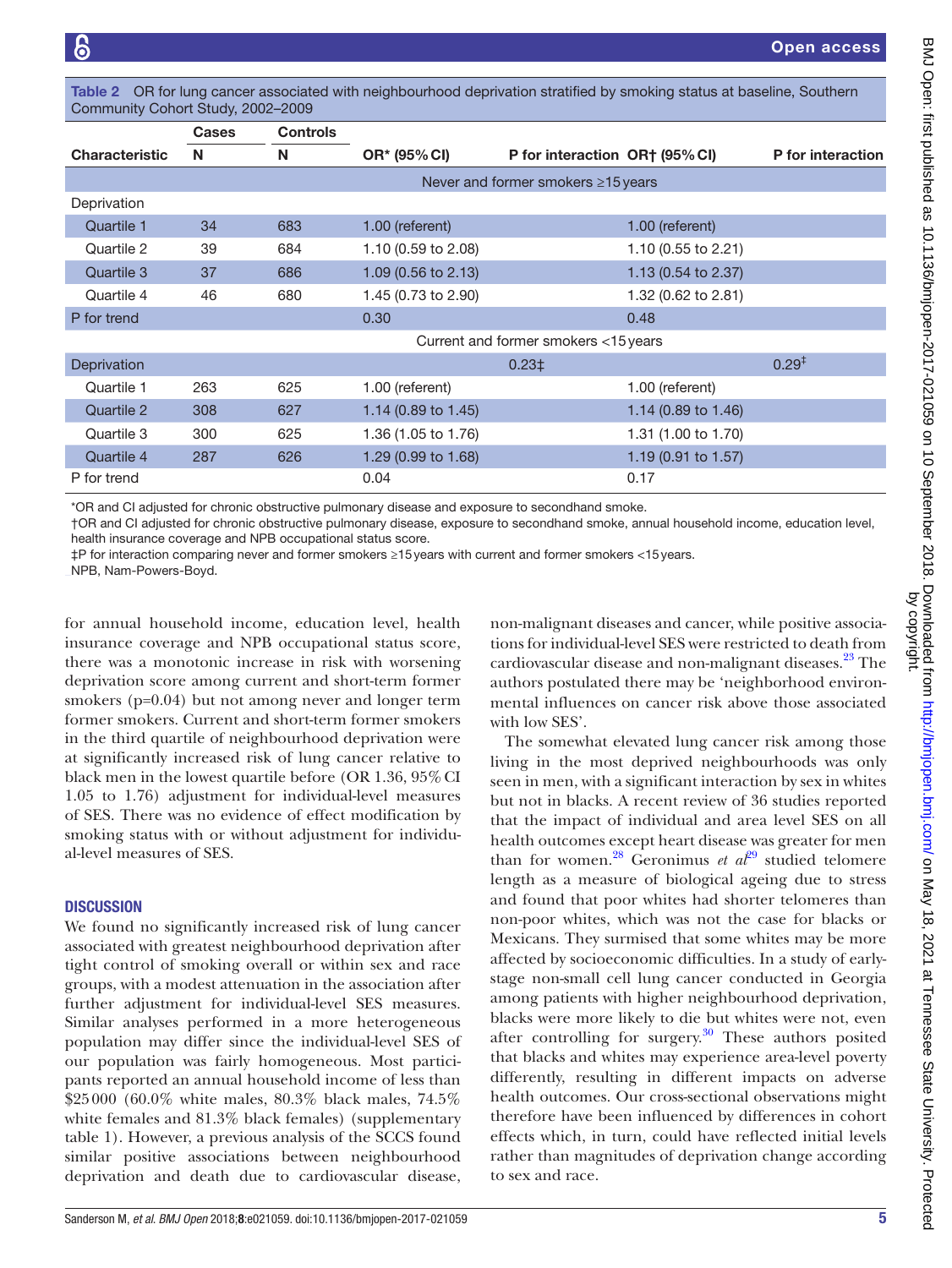There was an increased trend of lung cancer among current and shorter term formers smokers that no longer existed after additional adjustment for individual-level measures of SES. Other studies have tended to find increased lung cancer risks associated with lower arealevel SES, some without adjustment for smoking,  $8912$  and others with weakened associations after smoking adjustment.[7 10 11](#page-8-5) While the approximate 20%–30% increases in risk we find are small in comparison with the 1000% or greater increased risks we and others find among cigarette smokers, $^{16}$  $^{16}$  $^{16}$  these increased risks may be signalling the existence of neighborhood-related environmental exposures, social factors and/or behaviours correlated with where one lives that influence lung cancer risk.

Elevated age-adjusted lung cancer mortality rates have been observed in the southern USA for nearly five decades, with the excesses first becoming apparent in seaboard areas where ship manufacturing was common during World War II and then with high rates spreading across inland areas as smoking prevalence became higher in southern states than elsewhere in the USA.<sup>2331</sup> Much of the excess risk of lung cancer is attributable to the region's higher prevalence of smoking, which has continued to the present $32$  but contributory roles of other environmental factors are possible. The SCCS provided the opportunity to examine associations between social deprivation, as measured by socioeconomic indices recorded by the US Census Bureau for small area neighbourhoods, and individual-level education, income and occupational status, with risk of incident lung cancer. The SCCS population was particularly appropriate for such an analysis because many cohort participants were recruited from disadvantaged, underserved neighbourhoods where deprivation levels would be high. The study also enabled adjustment for smoking and other potential risk factors ascertained through detailed interviews and questionnaires completed by participants.

A potential limitation of our study is the neighbourhood deprivation index we used was developed at the census tract level rather than at the block group level.<sup>[23](#page-8-18)</sup> However, use of block group-level neighbourhood deprivation rather than census tract-level neighbourhood deprivation has been recommended by others,<sup>5</sup> and the smaller block groups should be more homogenous and span a wider range of values enhancing our ability to detect trends. Another limitation is the use of a singlelevel analysis that did not account for random effects and was more prone to type I error even with limited data clustering. $26$  A potentially more important limitation is our inability to completely rule out residual confounding by smoking. Smoking is strongly related to lung cancer risk and to SES. Indeed, within the SCCS, we have found that low SES, measured both at the individual level and the neighborhood level, is associated with increasing smoking prevalence. $33$  While we adjusted for current smoking using cigarettes smoked per day categories, and former smoking by years since quitting, minor perturbations in differences within these categories could impact

BMJ Open: first published as 10.1136/bmjopen-2017-021059 on 10 September 2018. Downloaded from http://bmjopen.bmj.com/ on May 18, 2021 at Tennessee State University. Protected<br>by copyright published as 10.1136/bmjopen-2017 BMJ Open: first published as 10.1136/bmjopen-2017-021059 on 10 September 2018. Downloaded from <http://bmjopen.bmj.com/> on May 18, 2021 at Tennessee State University. Protected by copyright.

the small increases in risk we find with the deprivation indices. We did not see clear linear or monotonic trends in rising risk with increasing deprivation overall or when stratified by sex and race, suggesting further caution in interpretation of the study findings. The use of a socioeconomically homogeneous sample may limit its generalisability to other populations. A final limitation was the exclusion of races other than white or black (57 cases and 228 controls) whose lung cancer risk profile may differ substantially.

Strengths of our study include the large size and diversity of the cohort under observation, the relatively large numbers of lung cancer cases ascertained, the adjustment for individual-level smoking status using several dimensions of smoking exposure history, use of the NPB occupational status score and a comprehensive neighbourhood deprivation index encompassing education, employment, occupation, housing and poverty. Area-level measures of SES appear to impact lung cancer risk among black males only in this population after control for smoking and individual-level measures of SES. We adjusted for the NPB occupational status score, but the somewhat stronger link for men raises the possibility that occupational factors may be involved, since historically men have been more likely than women to be employed in heavy industries and since several occupational exposures in southern industries have long been recognised as lung carcinogens. [34](#page-8-29) Asbestos exposure has been linked to increased lung cancer, but mesotheliomas, the signal of asbestos-induced cancer, have been rare among cohort members (to date five mesothelioma cases vs over 1300 lung cancers among SCCS participants) suggesting that exposures to this carcinogen are not likely to be widespread. Research in at least one southern state (South Carolina) found that socioeconomic deprivation was associated with elevated lifetime cancer risk by air toxics, $35$  and a national US study identified significant positive associations between socioeconomic deprivation and respiratory and cancer hazardous air pollutants[.36](#page-8-31)

Our findings may provide clues to further research of the contribution of area-level SES in lung cancer risk. These analyses address associations between high arealevel deprivation and increased lung cancer risk but do not search for areas with high deprivation and low lung cancer incidence. If such discordant areas exist, they would provide additional evidence that area-level deprivation may be non-deterministic, even if it is a determinant. Identification of discordant areas in future studies could have important implications for public health policy.

Contributors MS and WJB contributed equally to this paper. The study was conceived and designed by all authors. The data were analysed by MS. The first draft of the manuscript was prepared by MS, RSL and WJB, which was edited with input from the writing team (MCA, BK and QC). WJB provided the data, and all authors revised the manuscript critically for important intellectual content. All authors gave final approval of the version to be published and have contributed to the manuscript. MS and WJB are guarantors.

Funding This work was supported by grants from the National Institute on Minority Health and Health Disparities (grant P20MD000516) and the National